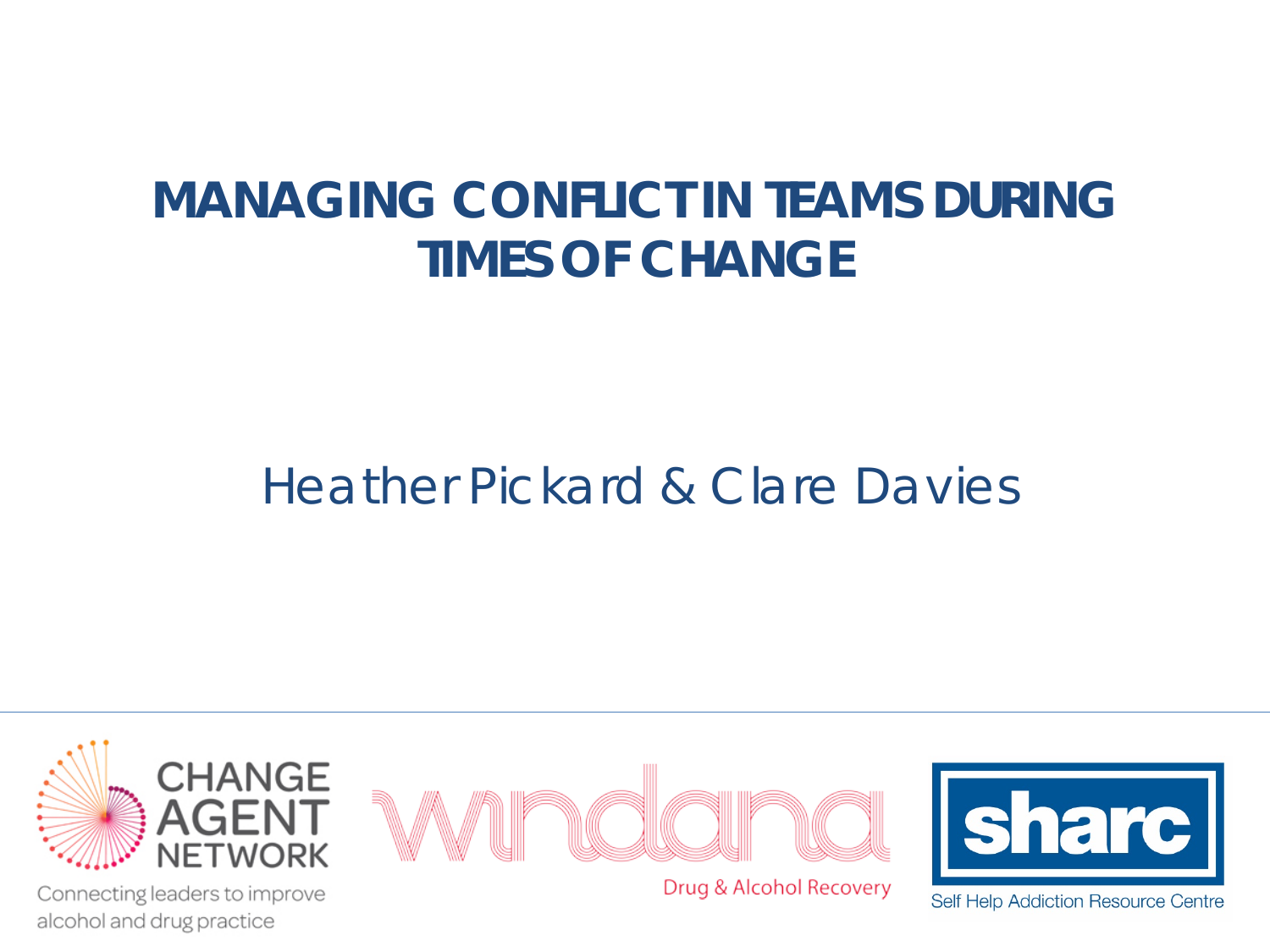#### **THE TASK OF THE MANAGER** by **HAROLD KOONTZ**

"The task of the manager is to establish an environment for effective and efficient operation of individuals working together in groups.

This environment is characterised by a common purpose, an intentional structure of roles, the removal of obstructions to performance, and the motivation of individuals to contribute to group goals."

In times of change the role of the manager has particular focus on ensuring the environment remains conducive for individuals to feel supported whilst retaining participation in the bigger picture (group goals)

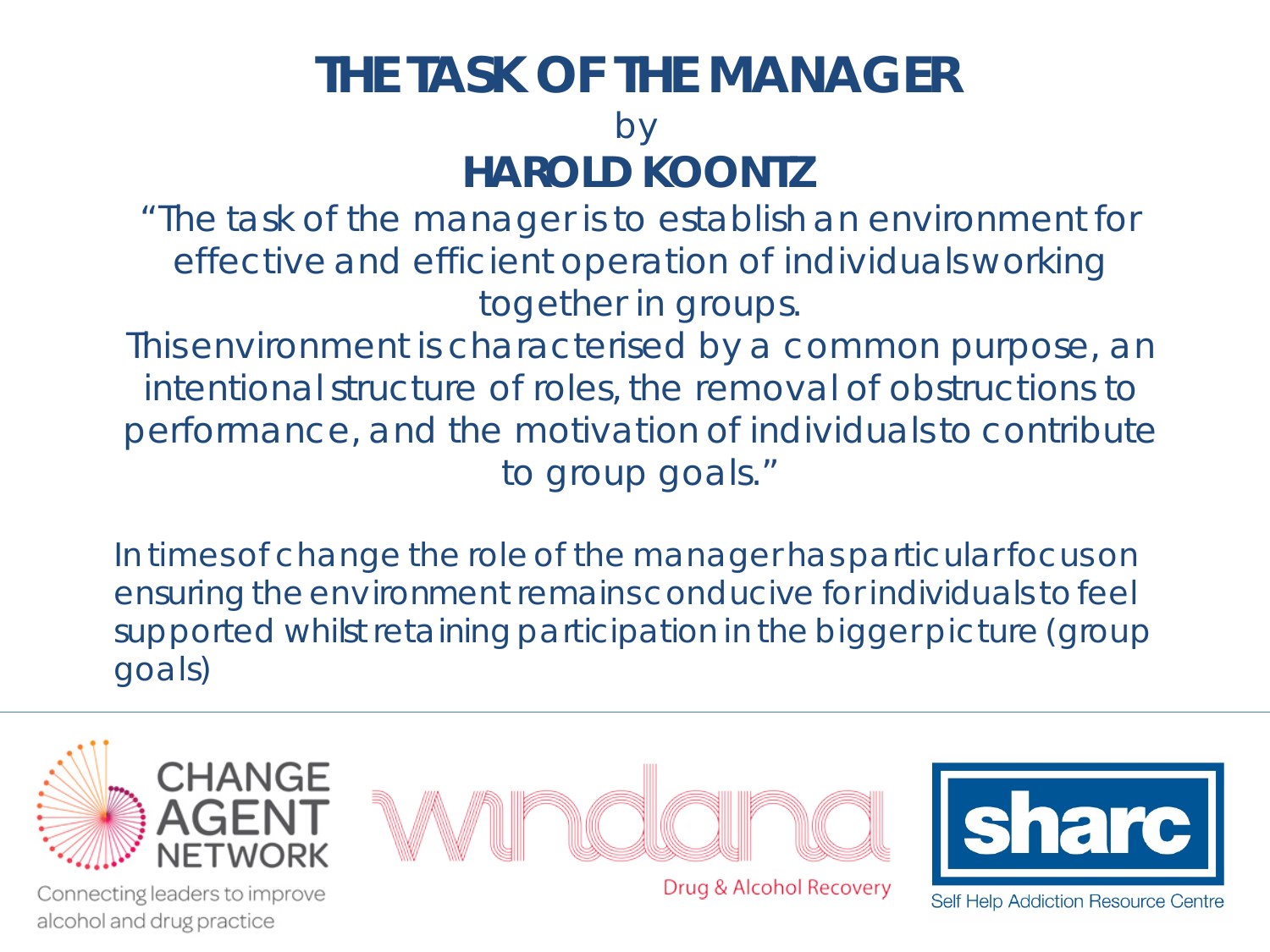# **CHANGE IS NORMAL**

- Change is normal, individuals and society
- Embed change as a cultural norm
- A way to do this is to role model change in our own learning as managers
- Encourage staff understand their own growth and extend this understanding into the organisation
- Trust is a critical enabler



Connecting leaders to improve alcohol and drug practice



Drug & Alcohol Recovery

let's talk.



change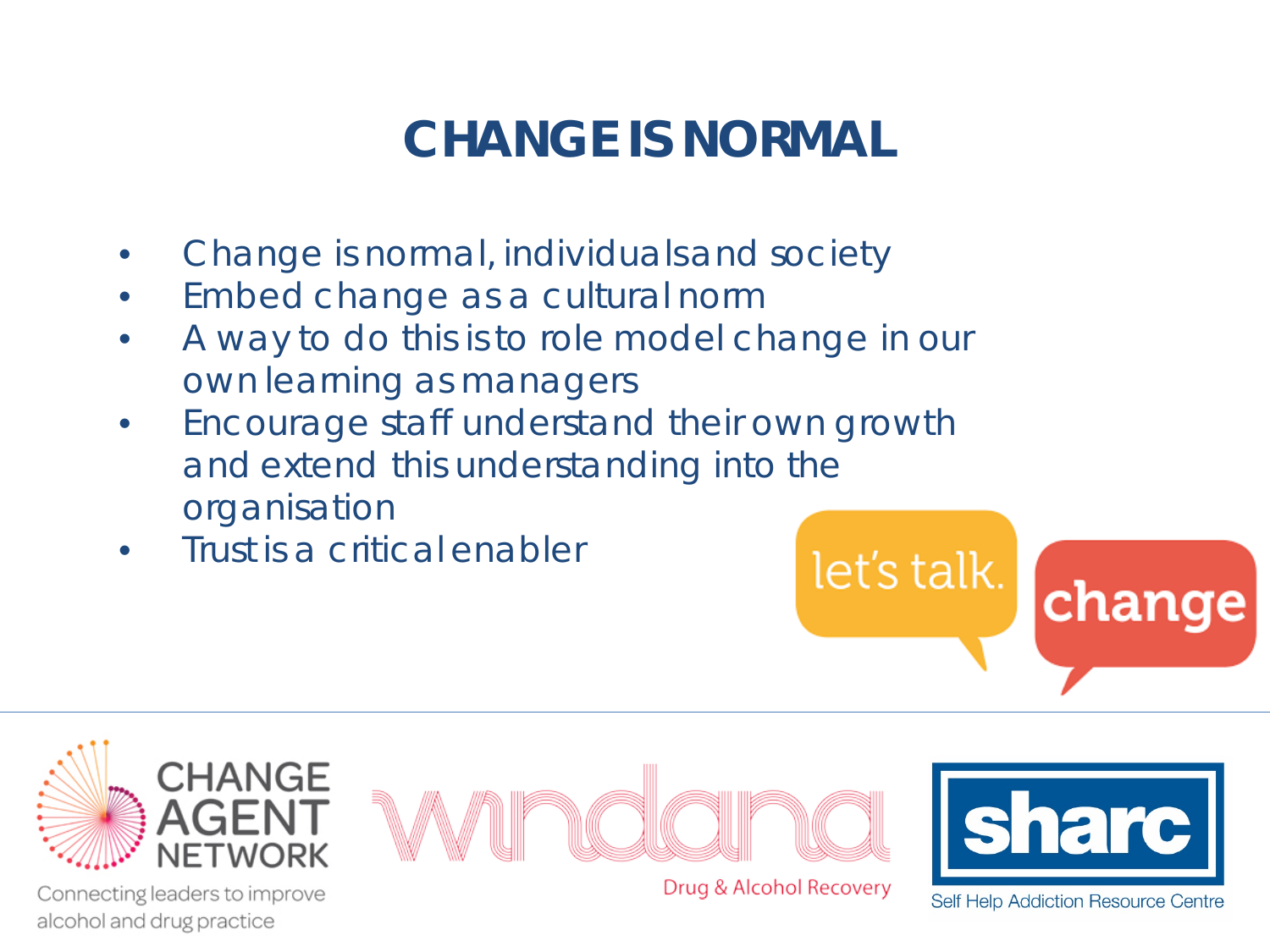# **HELPFUL CULTURE/PRACTICE THAT'S SUPPORTS CHANGE**

- Values based culture
- Culture which values what the group can produce, driving towards a shared goal
- Culture that is honest and transparent
- Trustworthy leadership, we do what we say
- Leadership willing to engage in the challenging conversations

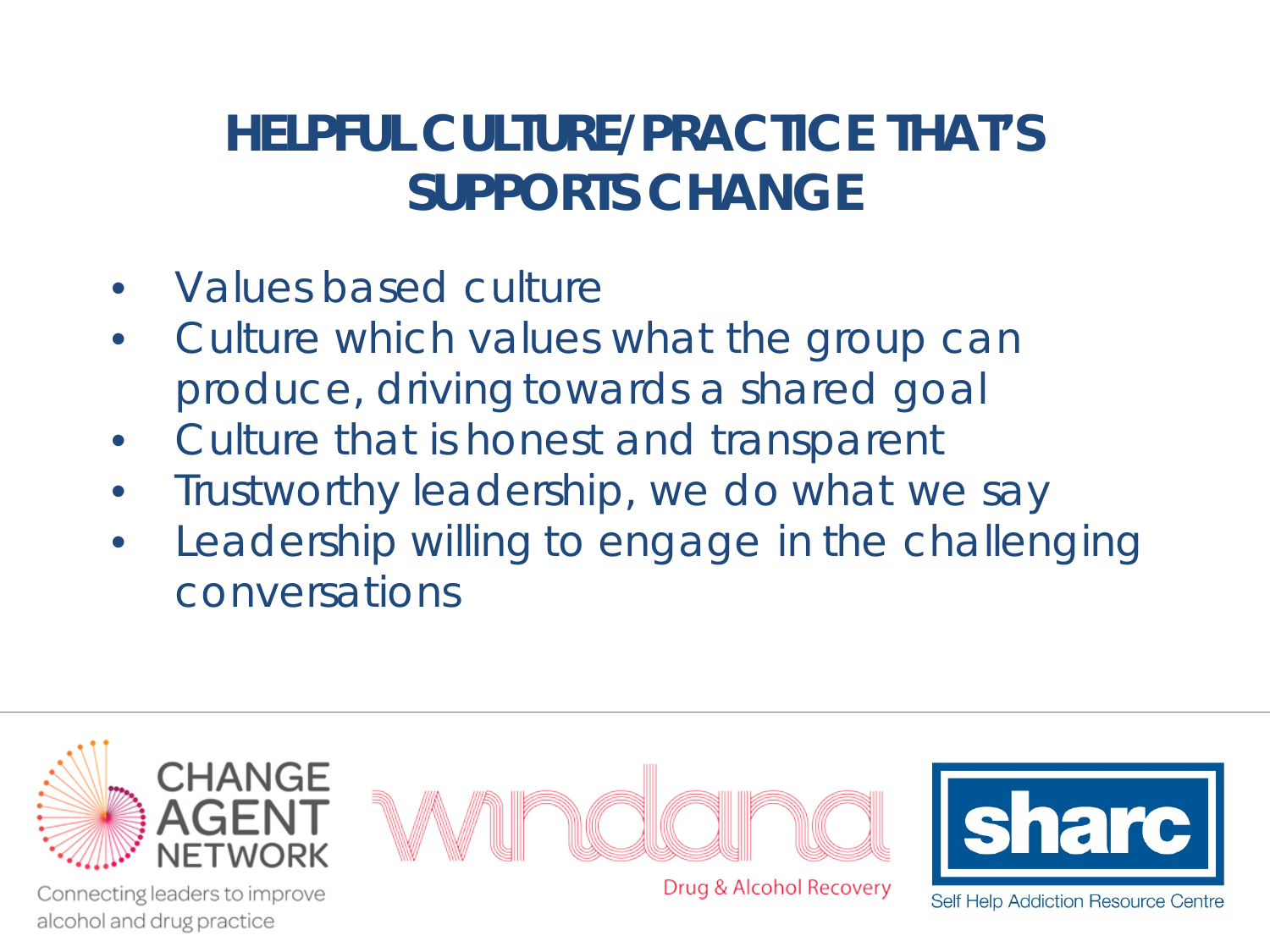### **COMMUNICATING CHANGE & INCLUSION OF STAFF IDEAS**

'People will be more creative if you give them freedom to decide how to climb particular mountains. You needn't let them choose which mountains to climb'

Teresa M. Amabile - Harvard Professor of Business Administration



Connecting leaders to improve alcohol and drug practice



Drug & Alcohol Recovery

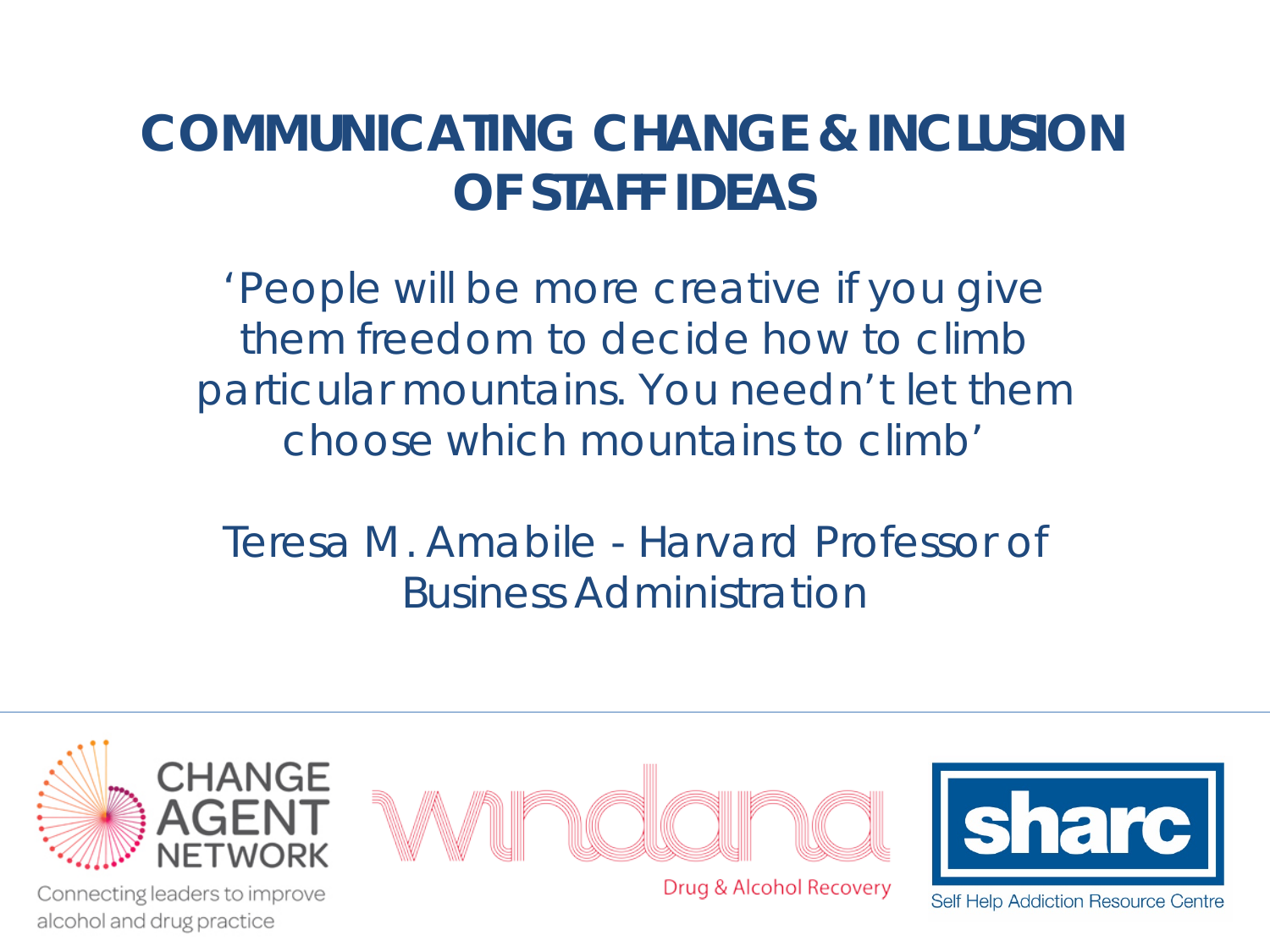#### **CHANGE PREPARATION**

- Communication and feedback opportunities, ensure follow up
- Forecasting impacts on staff, maximising staff readiness
- Ensure supports are increased
- Inclusion is everyone informed
- Normalising negotiation





Connecting leaders to improve alcohol and drug practice



Drug & Alcohol Recovery

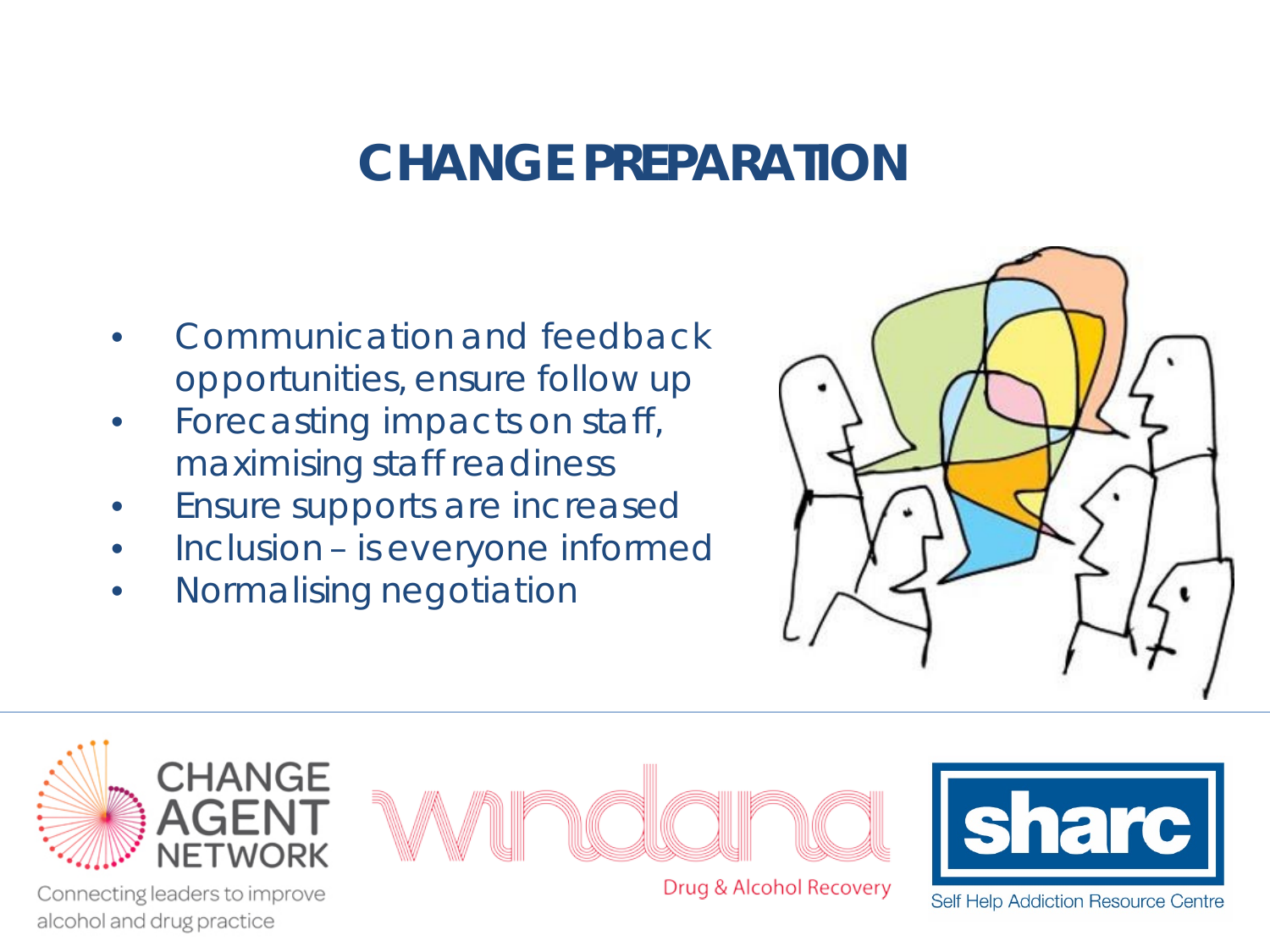# **TEAM INTERVENTIONS**

Interventions designed to improve team cohesion in response to change include:

- team building structured experiences to help team members set goals, improve interpersonal relations and become a better functioning team
- Balance individual and team needs mindful of diversity and motivators

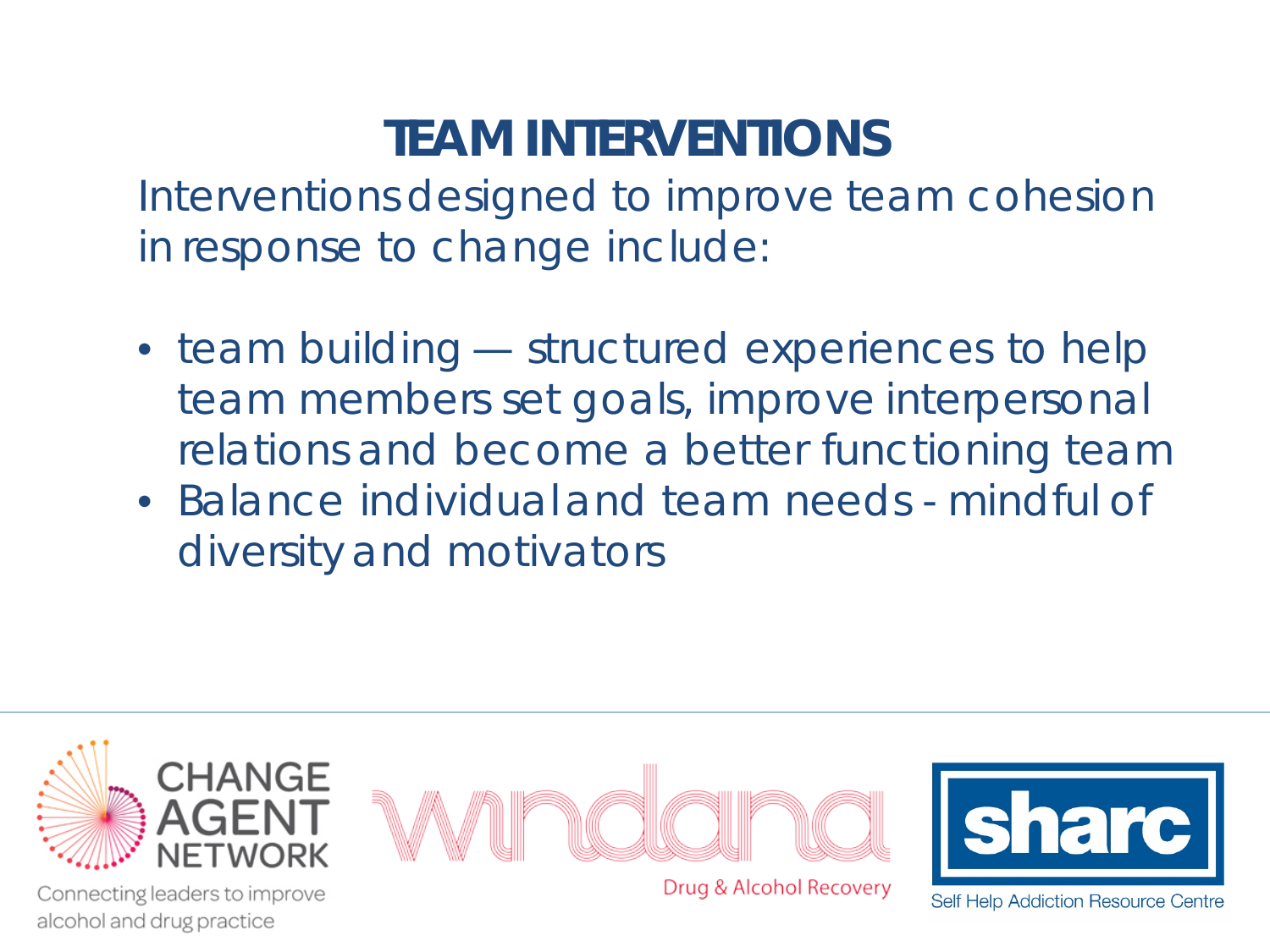# **CHANGE and CONFLICT**

In times of change conflict can and does occur. In managing conflict it is important that:

- Understand that functional conflict is healthy
- Managers have an established framework that is clear to all staff
- Provide a consistent approach that also takes into account individual differences



alcohol and drug practice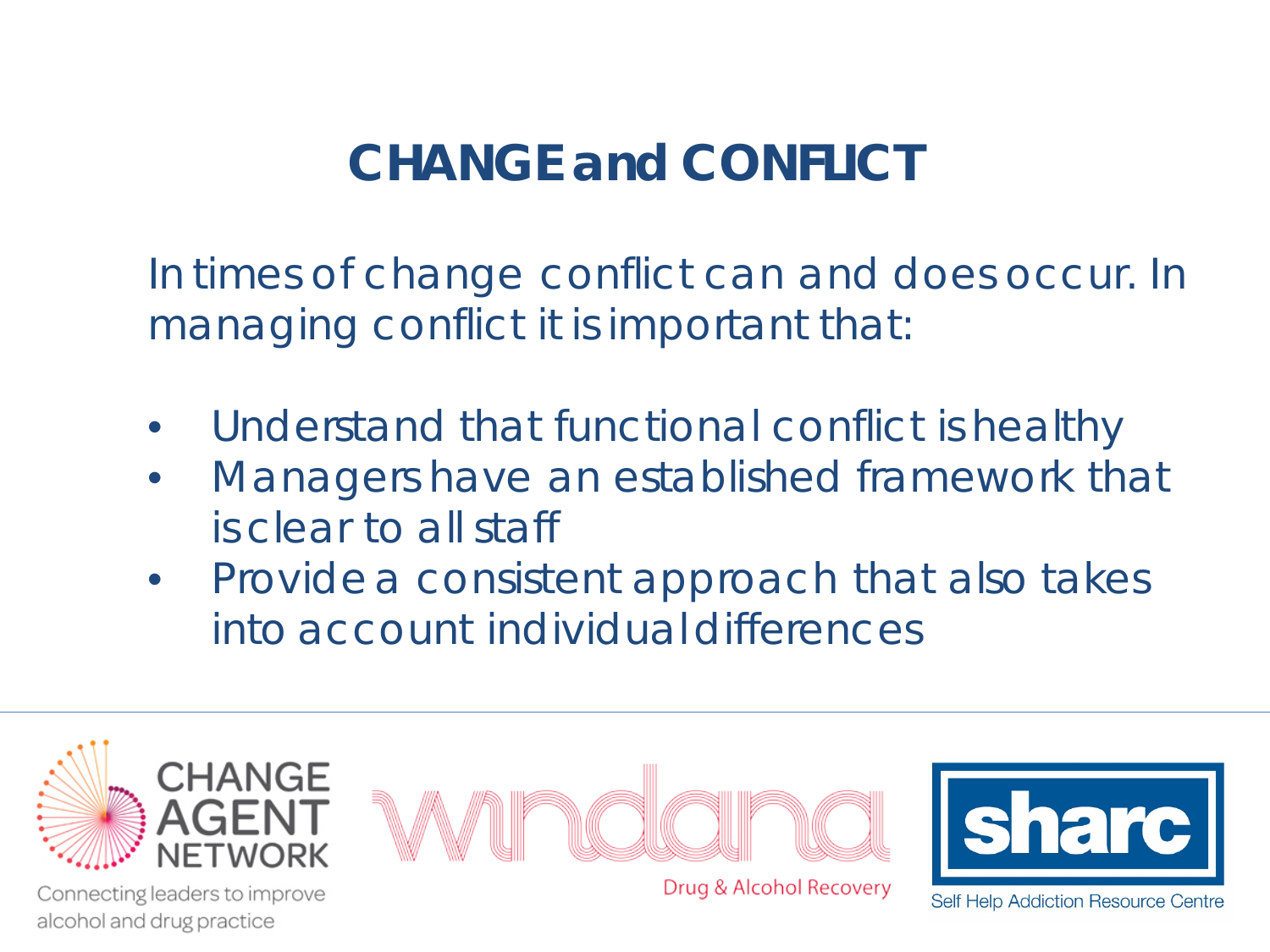#### **EXAMPLE #1**







Drug & Alcohol Recovery



Connecting leaders to improve alcohol and drug practice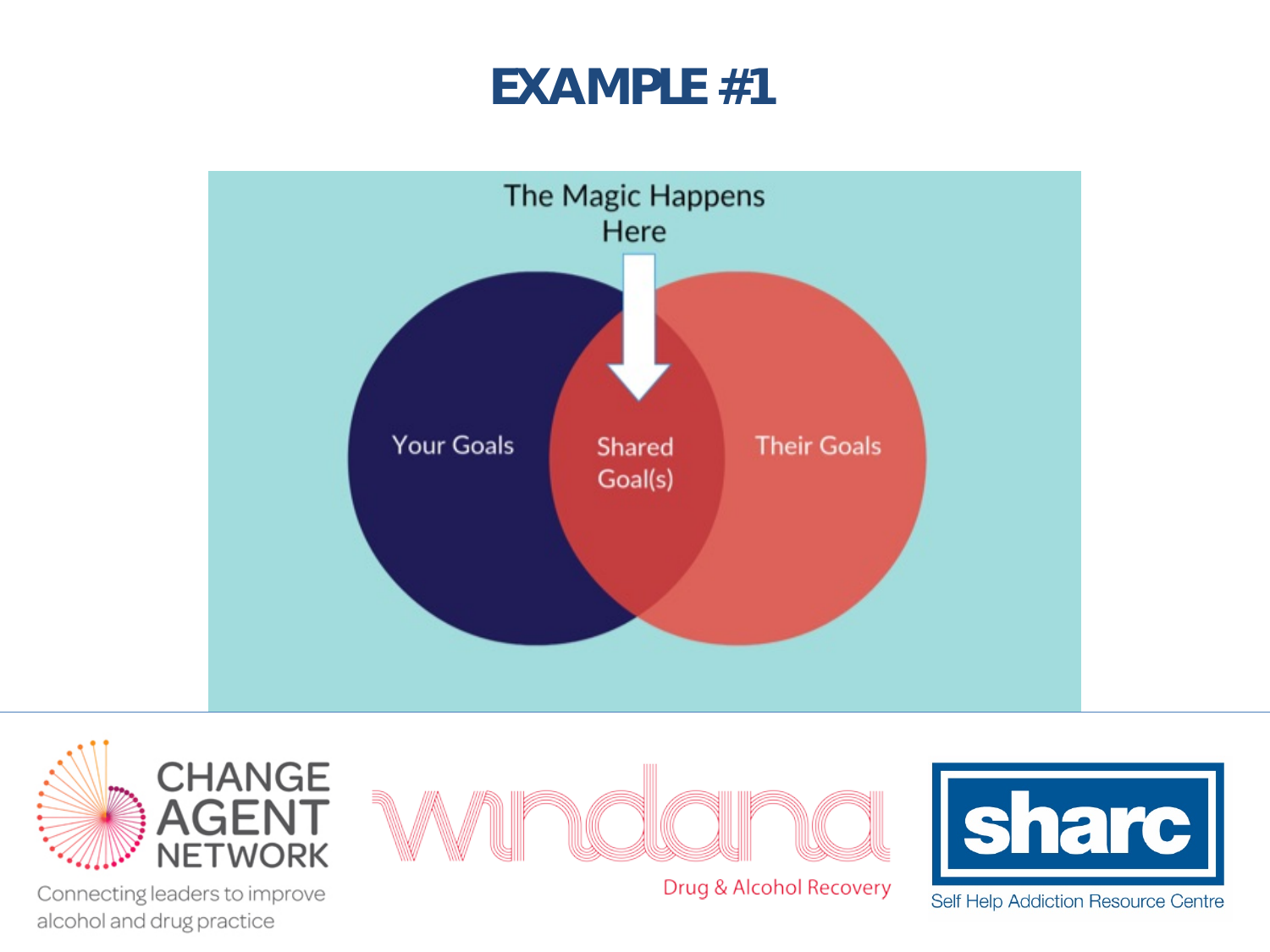#### • Team in conflict –reform **EXAMPLE #1**

- 2 quoted felt bullied.
- Met individuals-initial hearing openly
- Outline of process, query what was needed to feel safe
- My work- Prepare what organization needed.
- In advance ask them articulate behavior found distressing, and what would look better

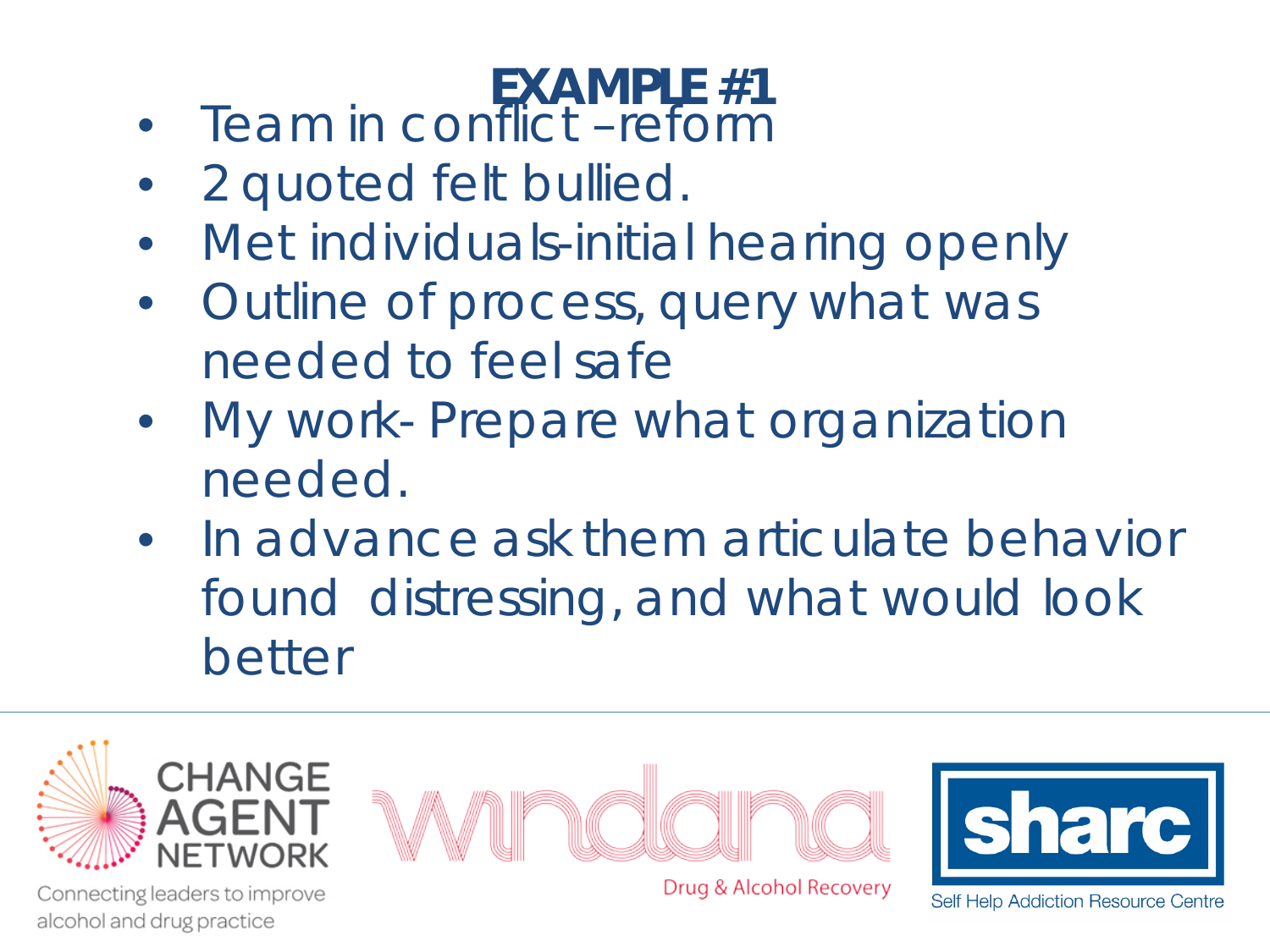# **EXAMPLE #1**

- Facilitated session, begin with agreement of process with respect
- Each has opportunity to talk about behavior disturbing, and what they requesting of each other.
- Gained a commitment of shared behavior, including organizational commitment.
- We share new space, not organization, not them indivually but us







Connecting leaders to improve alcohol and drug practice

Drug & Alcohol Recovery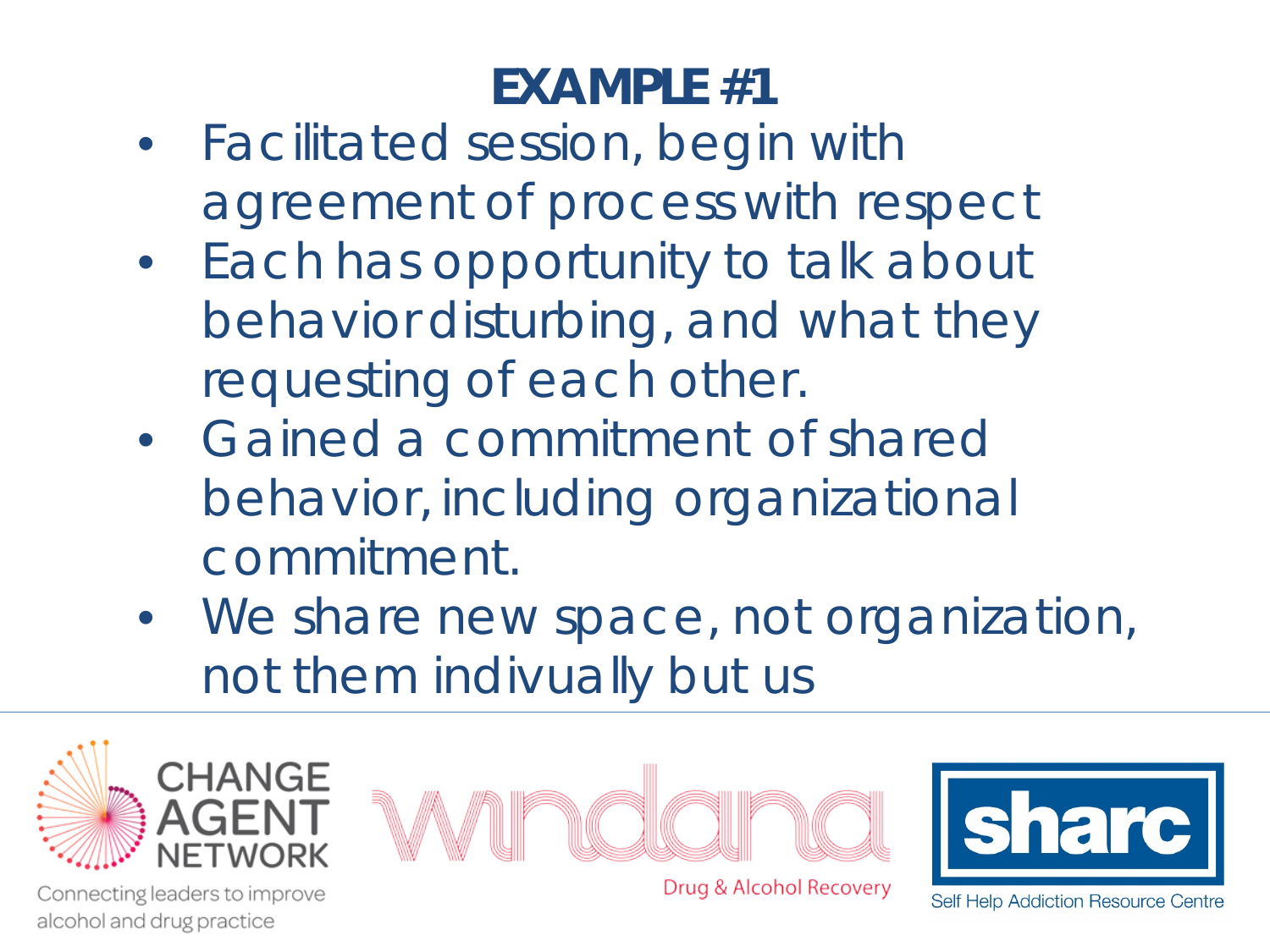## **EXAMPLE #2 Conflict within a matrix management model**





Drug & Alcohol Recovery



Connecting leaders to improve alcohol and drug practice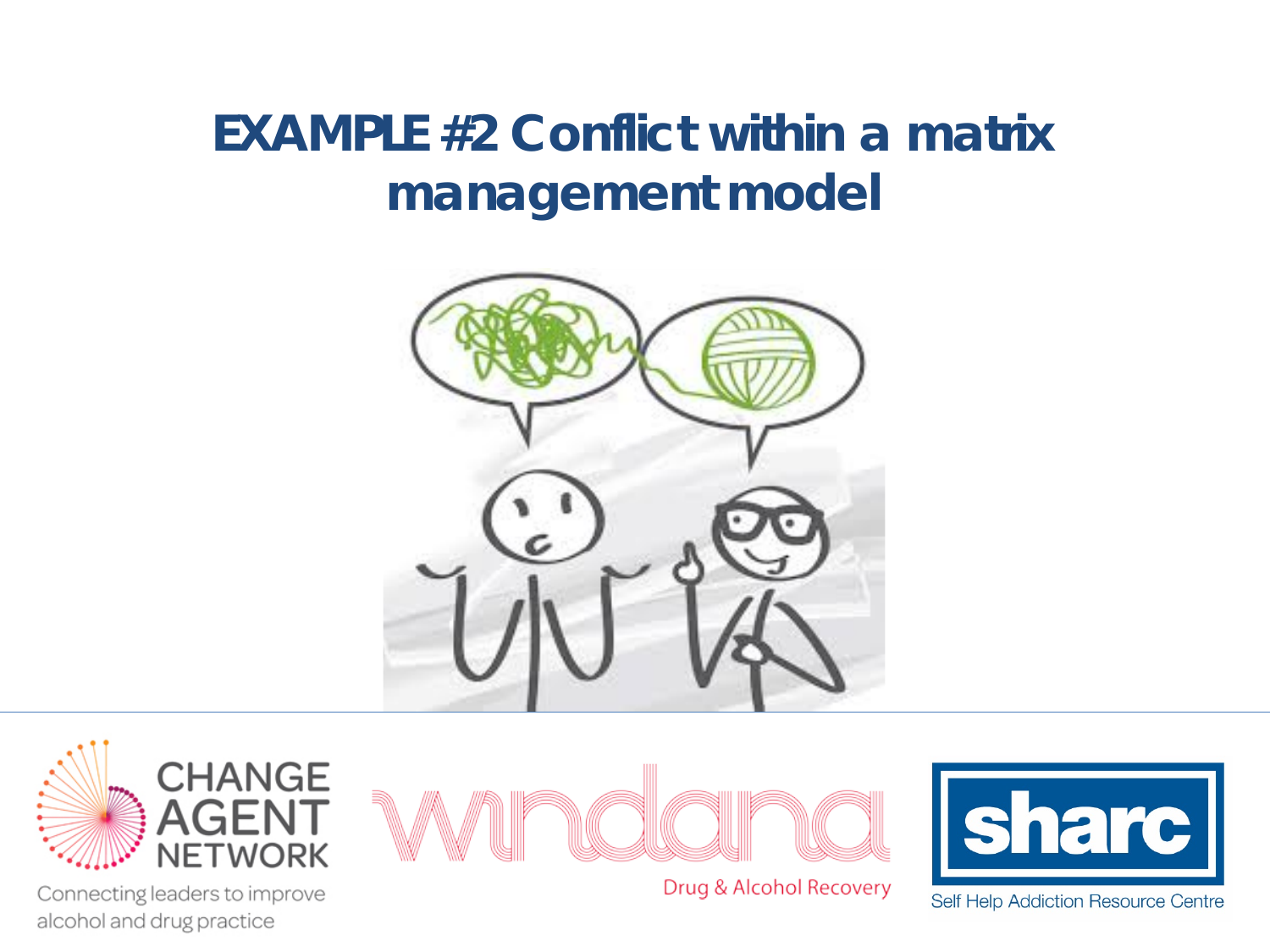# **HIGH CONFLICT**

- Utilise established framework known to staff
- Plan your role, do homework
- Clarify process, ensure safety,
- check in on goals for the individuals and organization, focus on behavior.





Connecting leaders to improve alcohol and drug practice



Drug & Alcohol Recovery

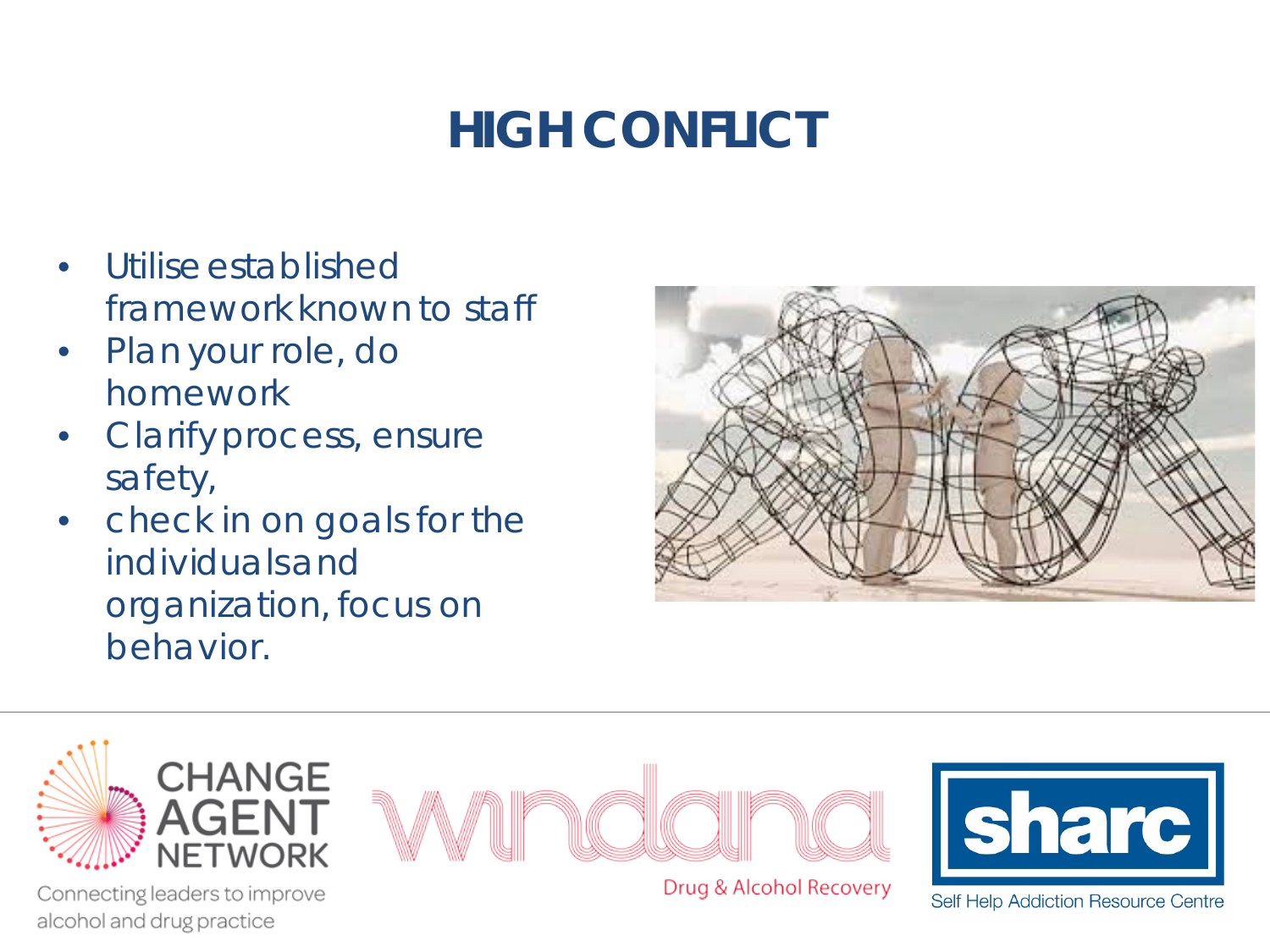# **HIGH CONFLICT**

- Beginning the session with alignment with organization values, develop a shared commitment to participate with respect
- Follow a plan for the session, be clear about process. Summarize at the end. Stay out of white water.
- Be prepared to provide a written summary back to staff outlining shared commitments
- Have a support framework to refer staff into such as EAP

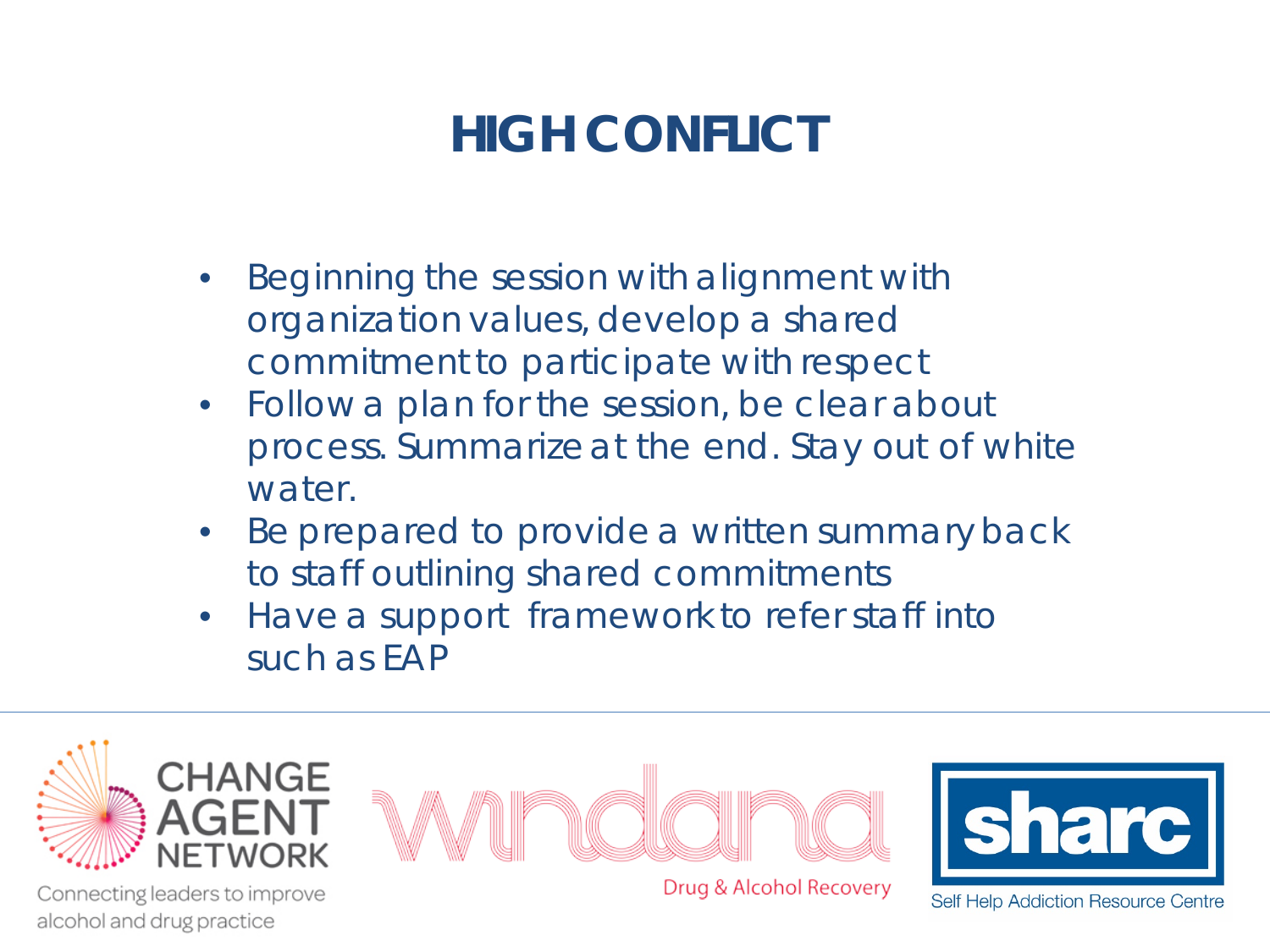# **LOOKING AFTER YOURSELF**

- Isolated structure, managers can be relationally isolated
- Mentors, supervision and networks
- Work life balance
- Clear line management supervision. Ask for your needs to be met.